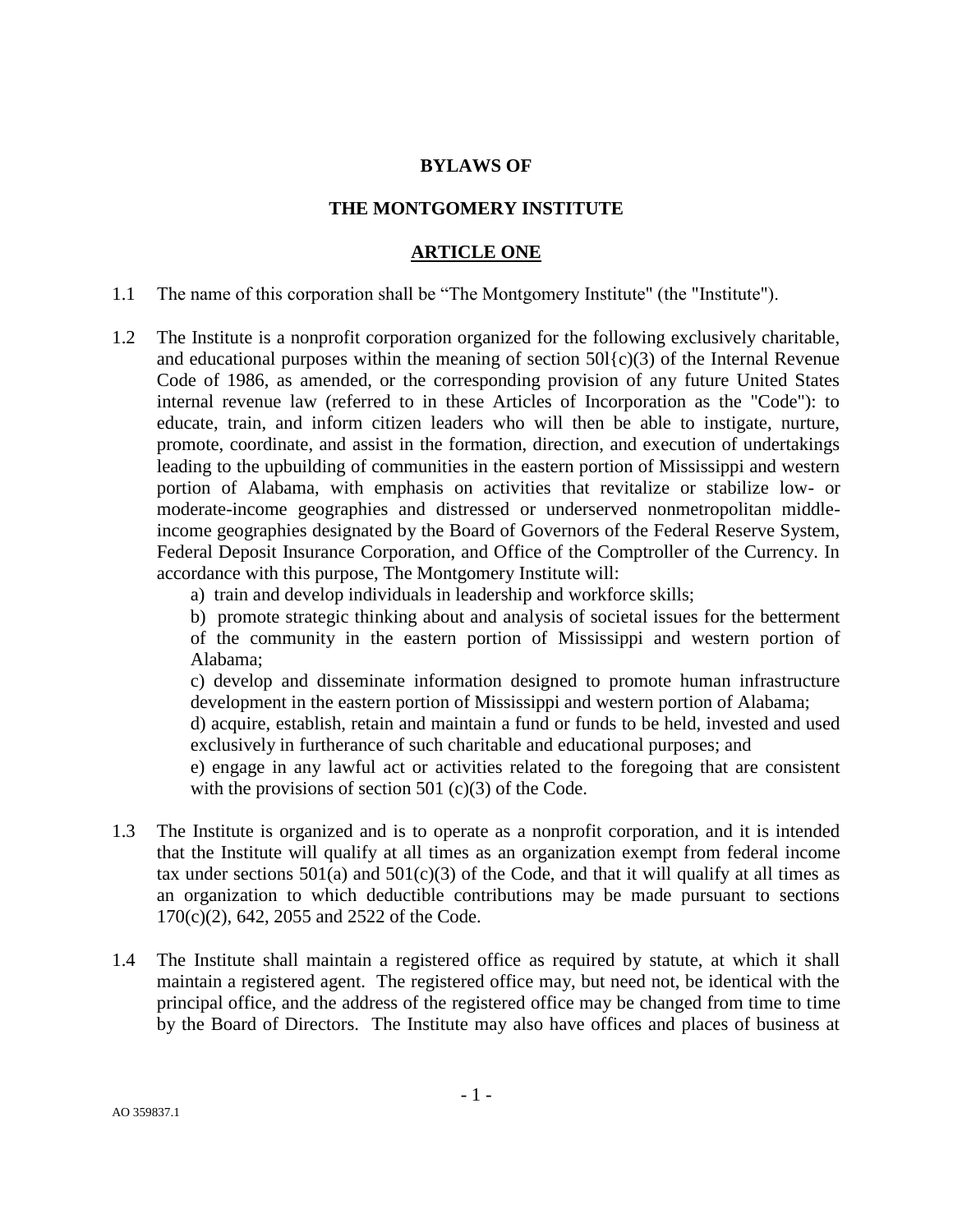such other places within or without the City of Meridian, Mississippi as the Board of Directors may from time to time determine.

- 1.5 The Institute shall keep correct and complete books and records of account, and it shall also keep minutes of the proceedings of the Board of Directors and of committees having any of the authority of the Board of Directors, and shall keep at its registered or principal office a record giving names, addresses and telephone numbers of the Board of Directors.
- 1.6 The fiscal year of the Institute shall be from September 1 through August 31.
- 1.7 These Bylaws shall become effective on October 13, 2018.

## **ARTICLE TWO DIRECTORS**

- 2.1. The affairs of the Institute shall be controlled and administered by a Board of Directors consisting of at least three (3) members and no more than fifteen (15) members, as shall be fixed from time to time by resolution of the directors. The President shall serve ex officio as a member of the Board of Directors and shall be included when determining the number of directors.
- 2.2. The original members of the Board of Directors shall be designated in the Articles of Incorporation, and the initial terms of the original directors shall be until the organizational meeting, which shall constitute the first annual meeting of the Board of Directors of the Institute. After such initial term, the duration of the succeeding terms of directors shall be three (3) years for each term. Notwithstanding the terms provided for the succeeding terms of directors under these provisions of this Article 2, the Board of Directors may determine that the directors shall serve staggered terms so that no more than a certain number or percentage of the directors' terms will expire at any one time. A director may serve any number of terms consecutively. A director may be removed with or without cause at any time by the affirmative vote of two-thirds of the directors of the Institute then in office. Vacancies created by resolution of the Board of Directors increasing the number of directors, by expiration of the terms of directors or by the death, removal, resignation, or incapacity of any member of the Board of Directors may, or if necessary to assure that there are at least three members of the Board of Directors shall, be filled by a majority vote of the Board of Directors of the Institute present and voting at an annual or special meeting of the board at which a quorum is present.
- 2.3. The Board of Directors shall meet at least quarterly at a time, date, and place that shall be fixed by the Chairman, and the first such meeting following December 31 in each year shall be the annual meeting and shall be within one hundred twenty (120) days of December 31, (except that the initial annual meeting shall be the organizational meeting). Special meetings of the Board of Directors may be called at any time by the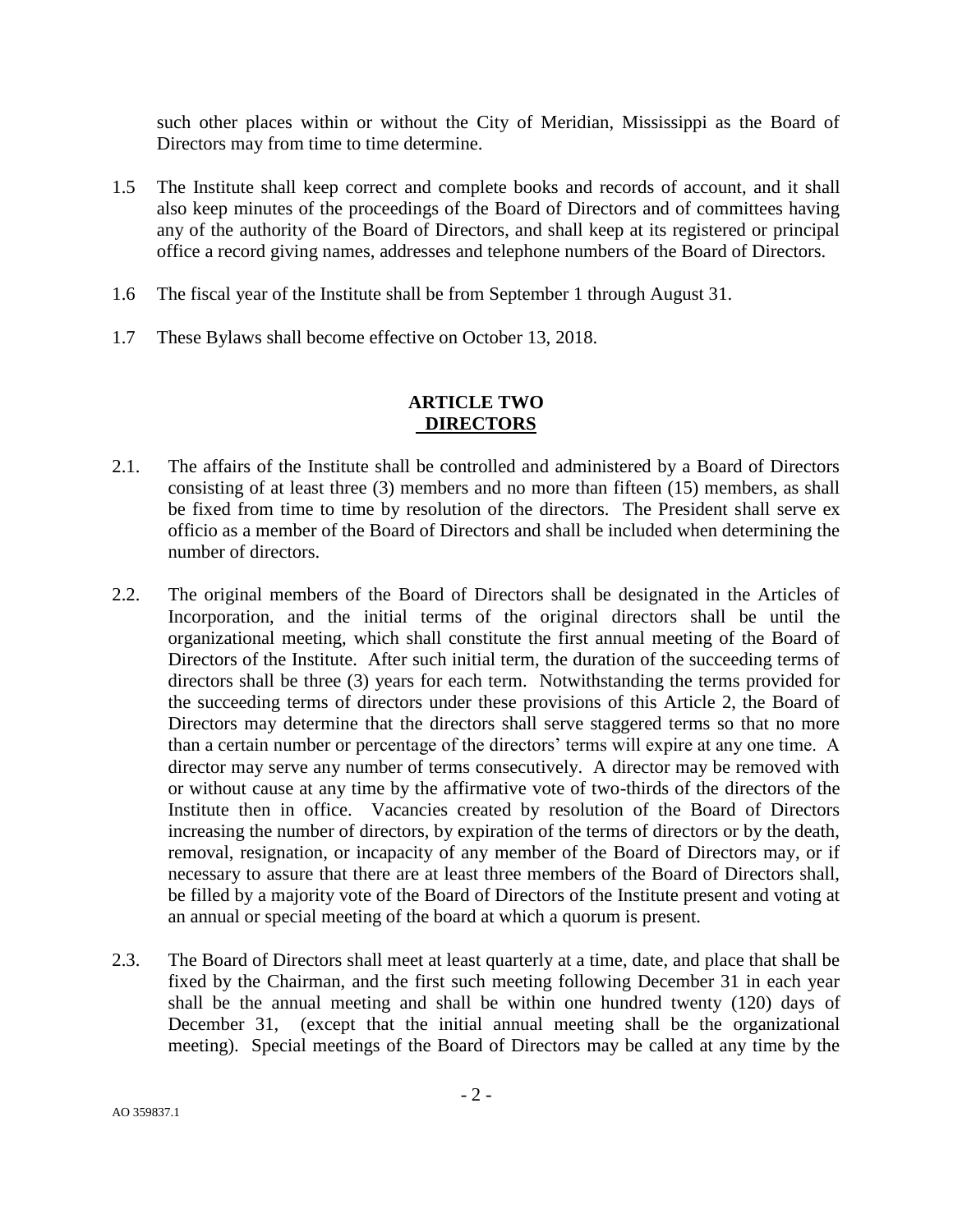Chairman or by any two (2) directors. All directors shall be given at least 10 and no more than 60 days' notice of annual meetings and at least 2 and no more than 60 days' notice of special meetings. Notice of meetings may be given personally or by first class mail, telegram, cablegram, telex, facsimile or other electronic transmission. Notice by mail shall be deemed given five (5) days after being mailed first-class postage prepaid, addressed to the director at his or her business or residence address. Notice by telegram, cablegram, telex, facsimile or other electronic transmission shall be deemed given when the telegram, cablegram, telex, facsimile or other electronic transmission is sent, addressed to the director at his or her business, residence or Internet address. Neither the business to be transacted at, nor the purpose of any meeting of, the Board of Directors need be specified in the notice (or waiver of notice) of such meeting except in the following cases: the removal or election of directors; the removal or election of officers; amendments to these Bylaws; or amendments to the Articles of Incorporation. Required notice of any such meeting or of the purpose of a special meeting may be waived by an instrument in writing. Attendance of a director at a meeting shall constitute a waiver of notice of such meeting and waiver of any and all objections to the place of the meeting, the time of the meeting, the manner in which it has been called or convened, and of notice of the purpose of the meeting, except when a director states, at the beginning of the meeting, any such objection or objections to the transaction of business. Any meeting of the Board of Directors may be held within or without the State of Mississippi at such place as may be determined by the person or persons calling the meeting.

- 2.4. A quorum for the transaction of any business shall be a majority of the directors then in office. If a quorum is present and except as otherwise specifically provided in the Articles of Incorporation or by these Bylaws, the Board of Directors may act upon a majority vote of the directors present at the meeting. Every director shall have one vote; provided, however, that in the event of a tie vote of the directors, the Chairman of the Board of Directors shall be entitled to cast the tie-breaking vote.
- 2.5. Any action required to be taken at a meeting of the Board of Directors, or any action that may be taken at a meeting of the Board of Directors, may be taken without a meeting if a consent in writing, setting forth the action so taken, shall be signed by all the directors then in office and filed with the minutes of the proceedings of the Board of Directors.
- 2.6. Members of the Board of Directors or any committee thereof may participate in any meeting of the board or any committee thereof by means of conference telephone or similar communication equipment by means of which all persons participating in the meeting can hear each other, and such participation in a meeting shall constitute presence in person at such meeting.
- 2.7. The Board of Directors by resolution adopted by the board (but not by a committee thereof) may designate from among its members one or more committees, including an Executive Committee, which shall have the full power and authority of the Board of Directors, except as limited in these Bylaws; each such committee shall consist of two (2)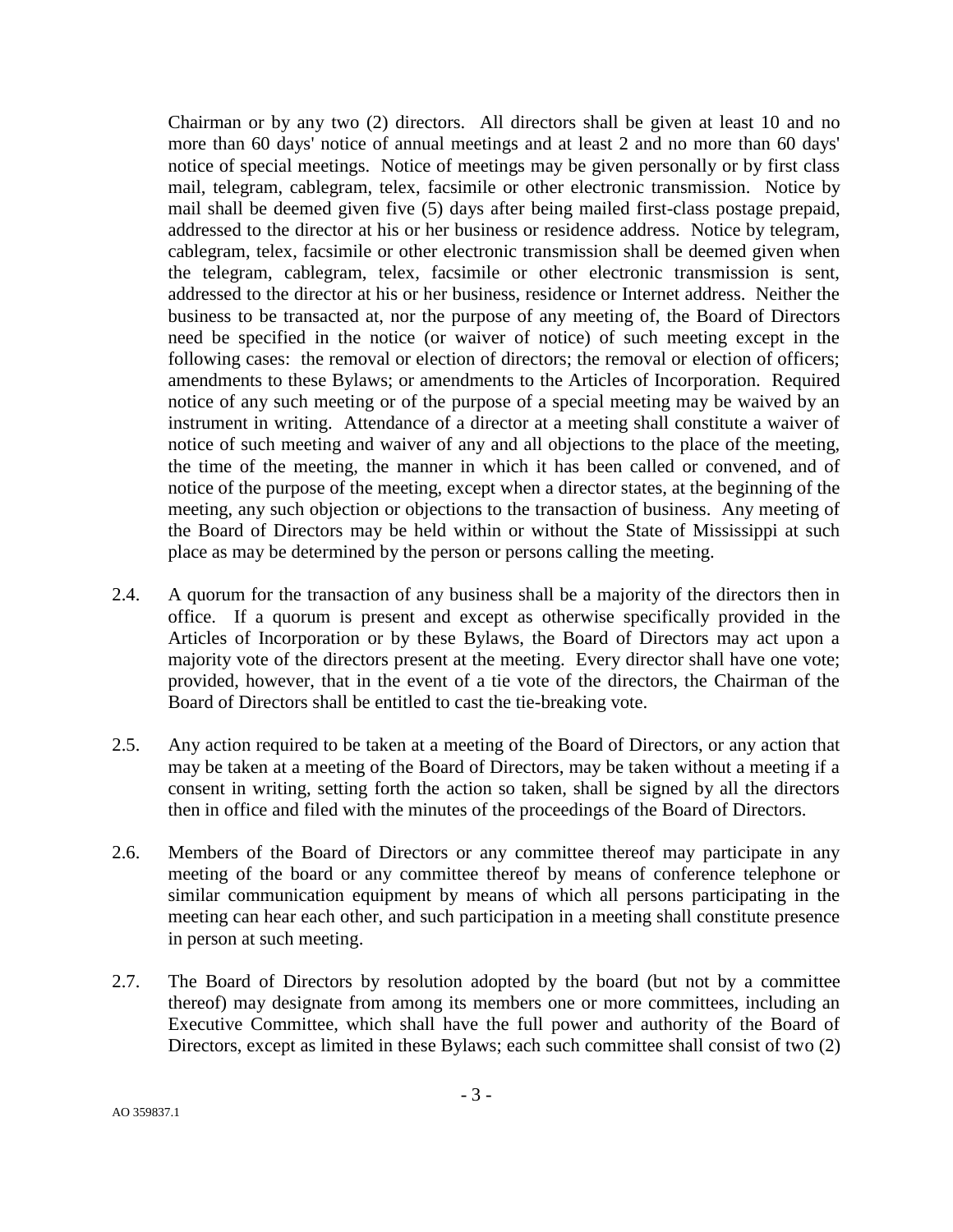or more directors, and each such committee, to the extent provided herein or in such resolution, shall have the authority of the Board of Directors. However, no such committee shall have authority as to any of the following matters:

- (a) the dissolution, merger, or consolidation of the Institute;
- (b) the sale, lease or exchange of all or substantially all of the property of the Institute;
- (c) the designation of any such committee or changing the number of directors on the Board of Directors or the filling of vacancies in any committee;
- (d) the election, appointment or removal of directors on the Board of Directors;
- (e) the amendment of the Articles of Incorporation;
- (f) the amendment or repeal of the Bylaws or the adoption of new Bylaws; or
- (g) the amendment or repeal of any resolution of the Board of Directors which by its terms cannot be amended or repealed except by action of the board.
- 2.8. The directors of the Institute may, by a majority vote and in their discretion, appoint any bank or trust company having its principal office in the United States and having capital and surplus of not less than \$25,000,000 as fiscal agent of the Institute and delegate to such bank or trust company the custody and routine management of the Institute's funds, subject to the direction and supervision of the Board of Directors. The directors may likewise delegate to such a bank or trust company or to an investment manager or advisor the powers and duties to invest and reinvest the Institute's funds subject to the direction and supervision of the directors.
- 2.9. The directors of this Institute shall be entitled to such reasonable compensation for their services as is approved by the Board of Directors. Additionally, by resolution of the Board of Directors, either specific and limited or general and continuing, reasonable travel, hotel and other expenses may be allowed for attending and returning from any meeting of the Board of Directors or for attending and returning from any meeting of the Executive or any other Committee or in connection with the affairs of the Institute. Nothing herein shall be construed to preclude a director from serving the Institute in any other capacity and receiving reasonable compensation therefor.

# **ARTICLE THREE OFFICERS\_\_\_**

3.1 The officers of the Institute shall be elected by the Board of Directors and shall consist of a Chairman, a President, a Secretary, a Treasurer, and such other officers as may be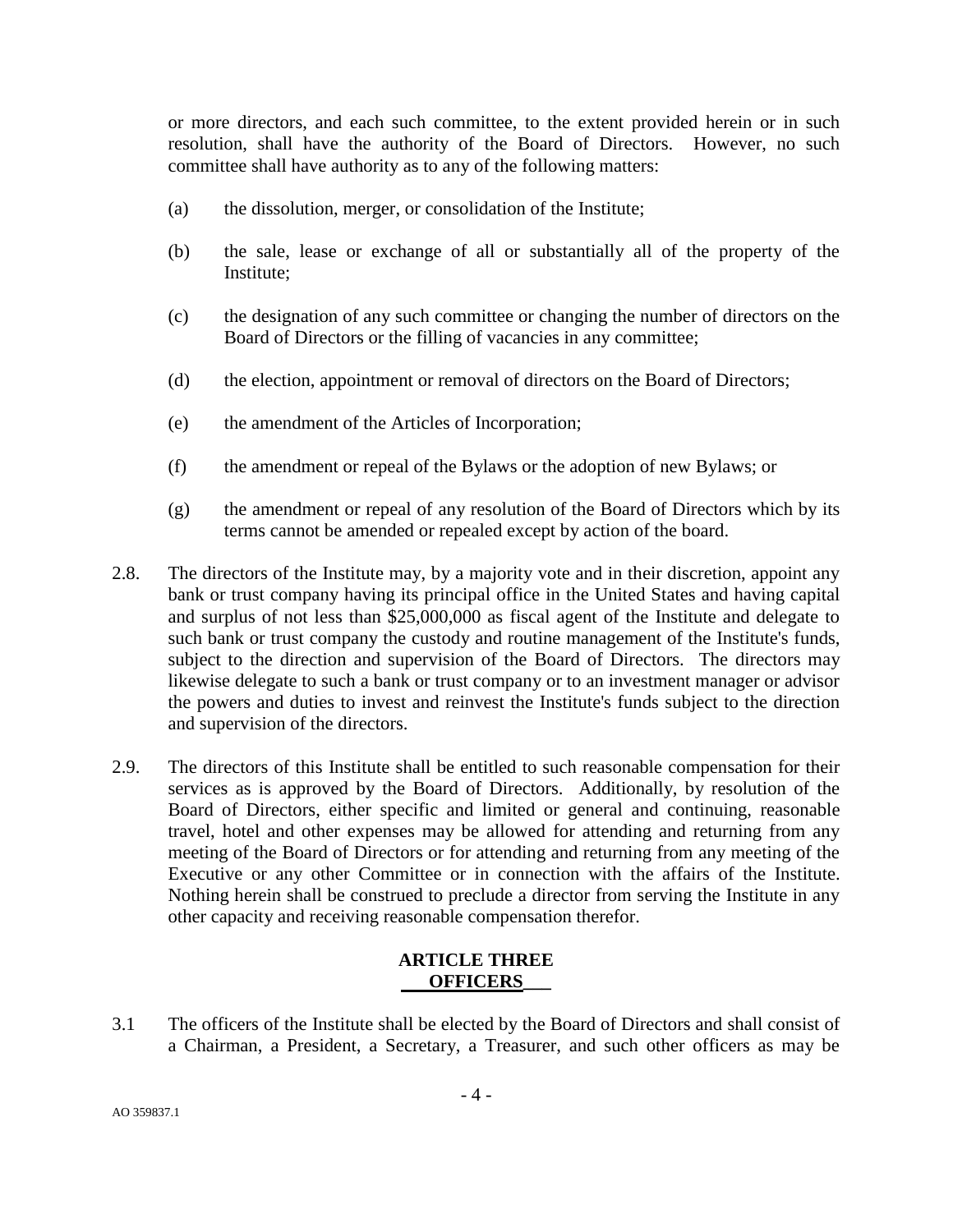elected by the directors. Any two offices may be held by the same person, except the offices of President and Secretary.

- 3.2 The Chairman shall serve a term prescribed by the Board of Directors and shall preside at all meetings of the Board of Directors and shall serve as Chairman of the Board of Directors. He or she may delegate his or her authority to preside at such meetings to any other director or to an officer of the Institute. The Chairman shall have the authority to institute or defend legal proceedings when the Directors are deadlocked.
- 3.3 The President shall be the chief executive officer of the Institute and shall be responsible for the administration of the Institute, including general supervision of the policies of the Institute and general and active management of the financial affairs of the Institute. He or she shall have the authority to execute bonds, mortgages or other contracts, agreements or instruments on behalf of the Institute. The President shall serve ex officio as a member of the Board of Directors. In the absence of the Chairman or in the event of his or her death or inability to act, the President shall perform the duties of the Chairman and, when so acting, shall have all of the powers of and be subject to all the restrictions upon the Chairman.
- 3.4 The Secretary shall keep minutes of all meetings of the Board of Directors and have charge of the minute book and seal of the Institute and shall perform such other duties and have such other powers as may from time to time be delegated to him or her by the President or the Board of Directors.
- 3.5 The Treasurer shall be charged with the management of the financial affairs of the Institute, acting under the supervision or direction of the President. He or she shall in general perform all of the duties incident to that office and such other duties as from time to time may be assigned to him or her by the President or the Board of Directors. In the absence of the President or in the event of his or her death or inability to act, and if there is no Vice President designated with authority to act, the Treasurer shall perform the duties of the President, and when so acting, shall have all the powers of and be subject to all the restrictions upon the President. The Treasurer shall have the authority to execute bonds, mortgages or other contracts or agreements under the seal of the Institute, subject to all the restrictions upon the President relating to such functions.
- 3.6 The other officers, if any, shall perform such duties as are generally performed by officers with equivalent restrictions on title, if any, and shall perform such other duties and exercise such other powers as the President or the Board of Directors shall request or delegate.
- 3.7 Any officer, assistant officer or agent elected by the Board of Directors may be removed by the board whenever in its judgment the best interests of the Institute will be served thereby. Any vacancy, however occurring, in any office may be filled by the Board of Directors.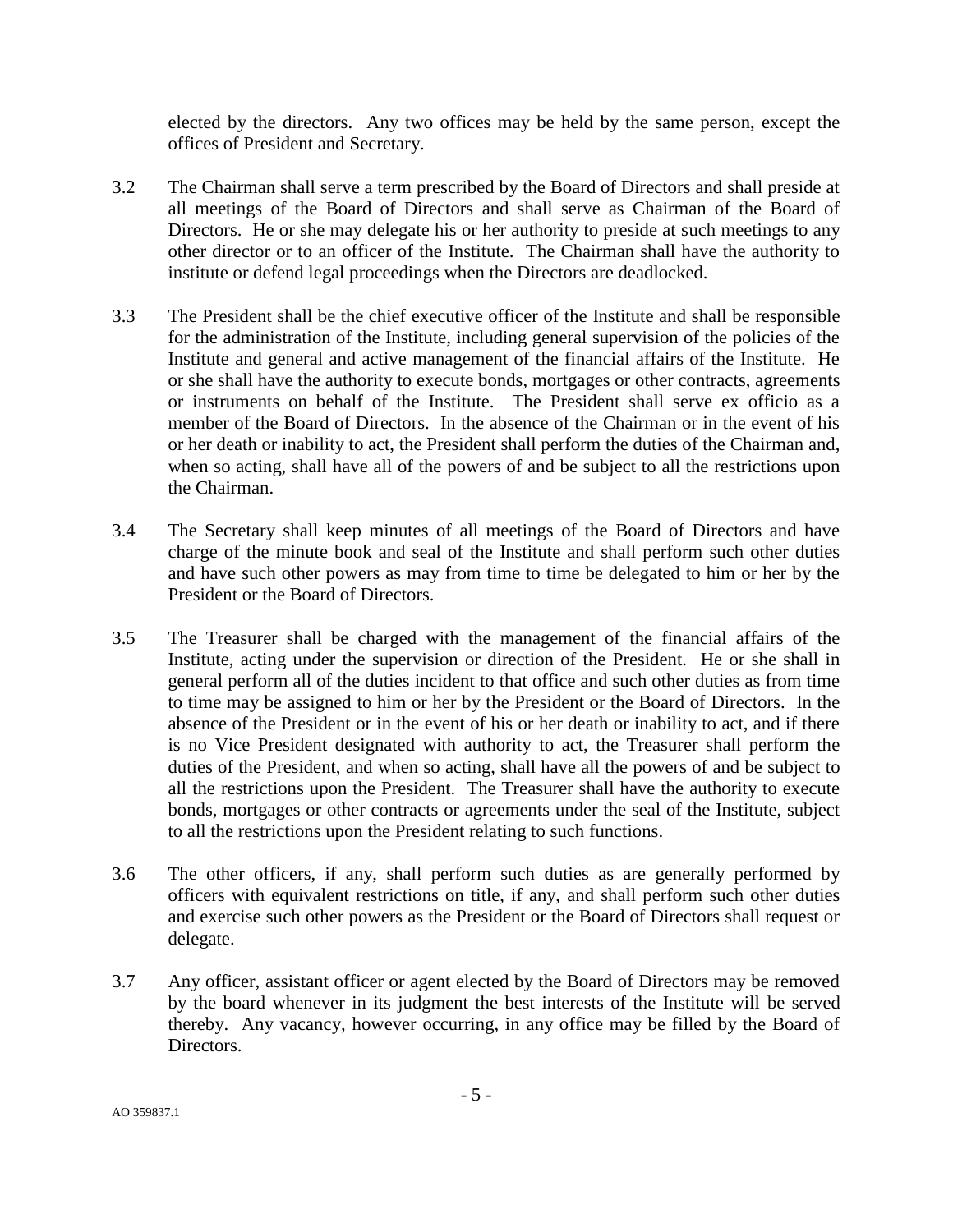3.8 The officers of the Institute shall be entitled to such reasonable compensation for their services as is approved by the Board of Directors and to the reimbursement of reasonable expenses, if any, incurred by them as officers, if approved by the Board of Directors, and nothing herein shall be construed to preclude an officer from serving the Institute in any other capacity and receiving compensation therefor. The compensation of other employees, if any, of the Institute shall be fixed by the President, and the compensation of any agent or consultant shall be fixed by either the President or Treasurer of the Institute.

## **ARTICLE FOUR MEMBERS**

The Board of Directors may establish one or more classes of members with no voting rights and shall prescribe the dues, if any, for each such class of members and shall specify the benefits to be provided to each such class of members.

## **ARTICLE FIVE CONTRACTS, CHECKS, DEPOSITS AND FUNDS**

- 5.1 The Board of Directors may authorize any officer or officers, agent or agents of the Institute, in addition to the officers so authorized by these Bylaws, to enter into any contract or execute and deliver any instrument in the name of and on behalf of the Institute, and such authority may be general or defined in specific instances.
- 5.2 All checks, drafts or orders for the payment of money, notes or other evidences of indebtedness issued in the name of the Institute shall be signed by such officer or officers, agent or agents of the Institute and in such manner as shall from time to time be determined by resolution of the Board of Directors. In the absence of such determination by the Board of Directors, such instruments shall be signed by the Treasurer.

# **ARTICLE SIX LIQUIDATION**

Upon liquidation or cessation of the activities of the Institute, the Board of Directors shall determine by a majority vote of the membership of the Board of Directors the manner in which the property and assets of the Institute are to be distributed, in accordance with Article VI of the Articles of Incorporation.

# **ARTICLE SEVEN FINANCIAL ASSISTANCE**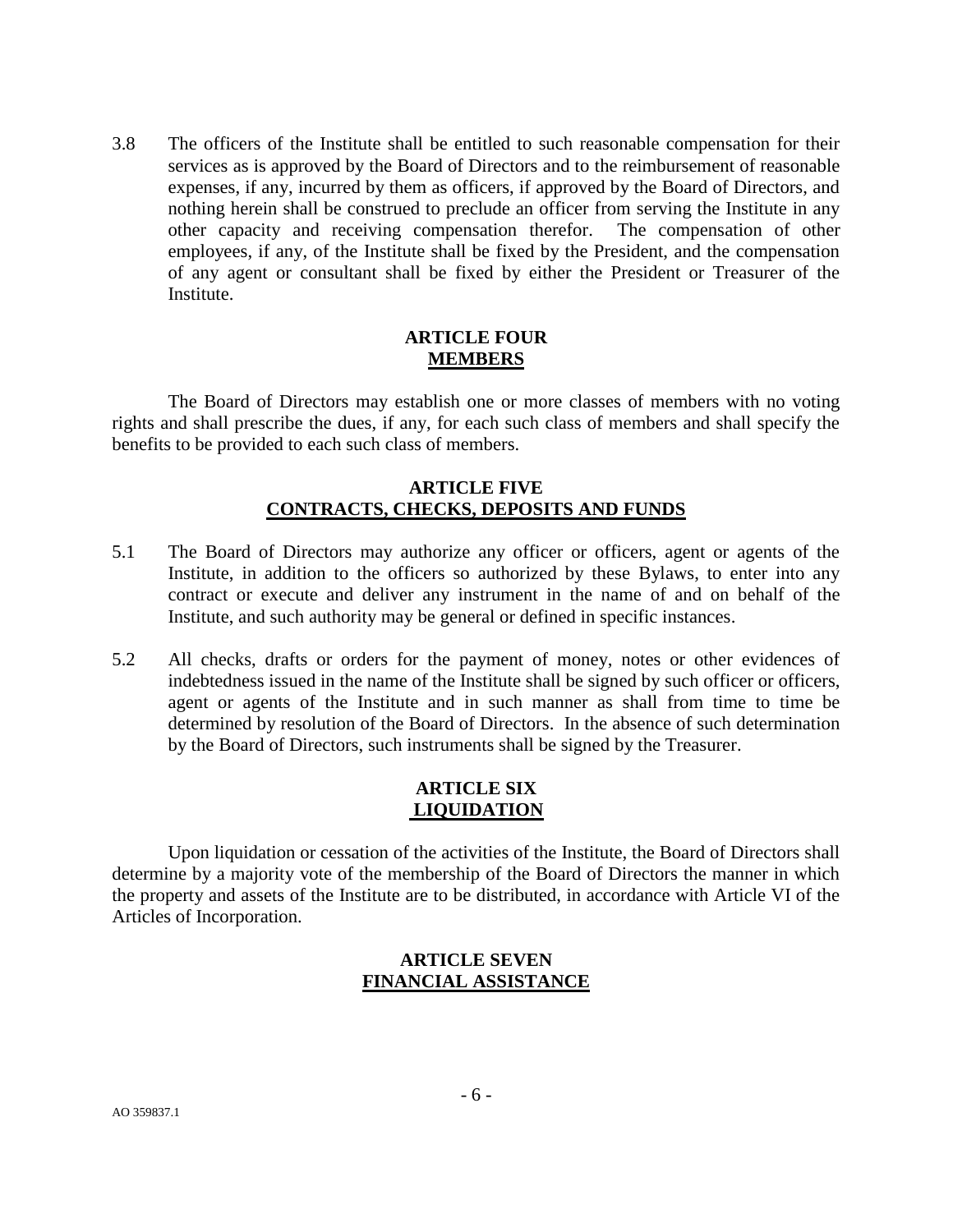- 7.1 The making of grants and contributions and otherwise rendering financial assistance for the purposes expressed in the Corporation's Articles of Incorporation shall be within the exclusive power of the Board of Directors.
- 7.2 In furtherance of the purposes of the Corporation, the Board of Directors shall have the power to make grants to any organization organized and operated exclusively for the purposes described in section  $501(c)(3)$  of the Code or to any governmental agency or body described in section 170(c)(1) of the Code for exclusively public purposes.

## **ARTICLE EIGHT INDEMNIFICATION**

- 8.1 The Corporation shall indemnify any director or officer of the Corporation and may, at the discretion of the Board of Directors, indemnify any employee or agent of the Corporation who was or is a party or is threatened to be made a party to any threatened, pending or completed action, suit or proceeding, whether civil, criminal, administrative or investigative (other than action by or in the right of the Corporation in which he or she was adjudged liable to the Corporation) by reason of the fact that he or she is or was a director, officer, employee or agent of the Corporation, against any expenses (including attorney's fees), judgments, fines and amounts paid in settlement actually and reasonably incurred by him or her in connection with such action, suit or proceeding if he or she acted in good faith and in a manner he or she reasonably believed, in the case of conduct in his or her official capacity to be in the best interest of the Institute, and in all other cases, not opposed to the best interest of the Corporation, and, with respect to any criminal action or proceeding, had no reasonable cause to believe his or her conduct was unlawful; provided, that this provision shall provide for indemnification only pursuant to the procedures provided and to the extent permitted from time to time by the Mississippi Nonprofit Corporation Act or any successor law or laws.
- 8.2 Expenses (including attorney's fees) incurred by a director, officer or employee or agent in defending any civil, criminal, administrative or investigative action, suit or proceeding shall be paid by the Corporation in the case of a director or officer or may, at the discretion of the Board of Directors, be paid by the corporation in the case of an employee or agent in advance of the final disposition of such action, suit or proceeding upon receipt of an undertaking by or on behalf of such director, officer, employee or agent to repay such amount if it shall ultimately be determined that he or she is not entitled to be indemnified by the Corporation pursuant to the Mississippi Nonprofit Corporation Act or successor law or laws. Such expenses (including attorney's fees) may be so paid upon such terms and conditions, if any, as the Board of Directors may deem appropriate.
- 8.3 The rights accruing to any person under the foregoing provisions of this Article Six shall not exclude any other right to which he or she may be lawfully entitled, nor shall anything herein contained restrict the fight of the Institute to indemnify or reimburse such